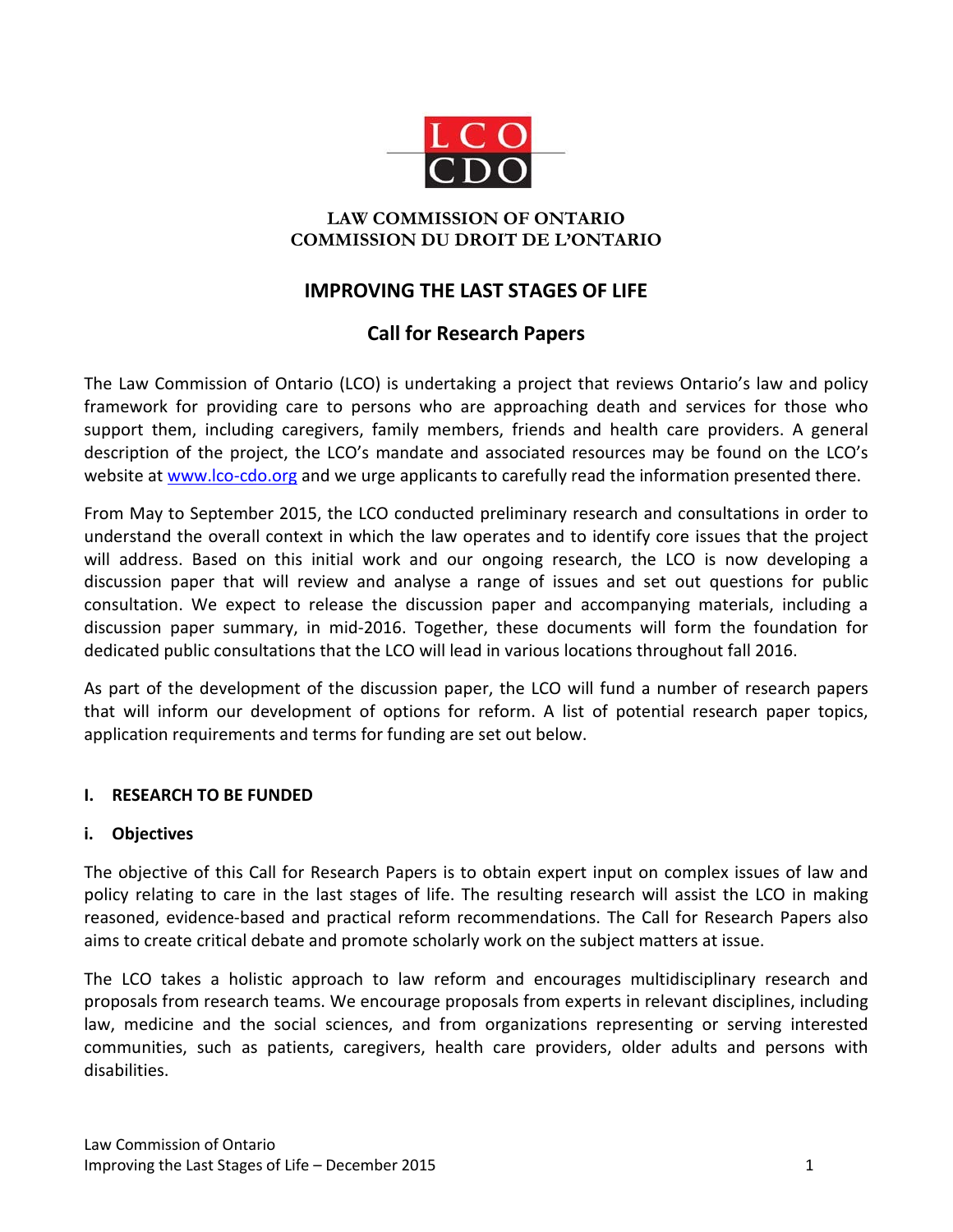Researchers are encouraged to leverage relevant quantitative or qualitative research that they have already completed or to undertake original quantitative or qualitative research, so long as it is feasible within the timelines set out below.

# **ii. Research paper topics**

The LCO will fund a number of research papers to be determined after considering all of the proposals we receive. We have identified ten potential research paper topics, described below. We will also consider proposals on other topics that would make a demonstrable contribution to our understanding of the issues identified in the description of the project on our website and that would benefit from external, expert knowledge that the LCO might not be able gain otherwise through internal research and consultations.

We encourage proposals that take into account how the issues under consideration may be affected by various aspects of diversity, including age, culture, faith, language, literacy, place of residence (both geographical and by type of care setting), economic status, gender identity and expression, sexual orientation, Aboriginal identity and disability, among others.

Detailed descriptions of the following research paper topics are provided further below:

- 1. Integrating religious and cultural supports into quality care in the last stages of life: theoretical foundations and practicable models for Ontario's health care system.
- 2. A rights-based perspective on the delivery of medical aid in dying in Ontario care settings.
- 3. Balancing the interests of patients, substitute decision-makers, family and health care providers in decision-making over the withholding and withdrawal of life-sustaining treatment.
- 4. Policies and procedures to facilitate alternative dispute resolution for end-of-life decisionmaking, including preventative approaches.
- 5. Understanding the lived experience of individuals, caregivers and family members with Ontario's system for care in the last stages of life and possibilities for enhanced advocacy supports.
- 6. Managing transitions within and between care settings for individuals, caregivers, family members and health care providers.
- 7. Challenges and opportunities associated with integrating a palliative approach into services and supports for frail older adults, and persons with chronic and degenerative conditions from the early stages.
- 8. Informed consent, advance care planning and substitute decision-making: using practice tools to ensure meaningful decision-making in the last stages of life.
- 9. Challenges for personal support workers in delivering quality care in the last stages of life: understanding their roles, education, training and employment.
- 10. Addressing law and policy barriers to the provision of appropriate medications for persons living in the community.
- 11. Other paper topics requiring expert research that would make a demonstrable contribution to the LCO's project.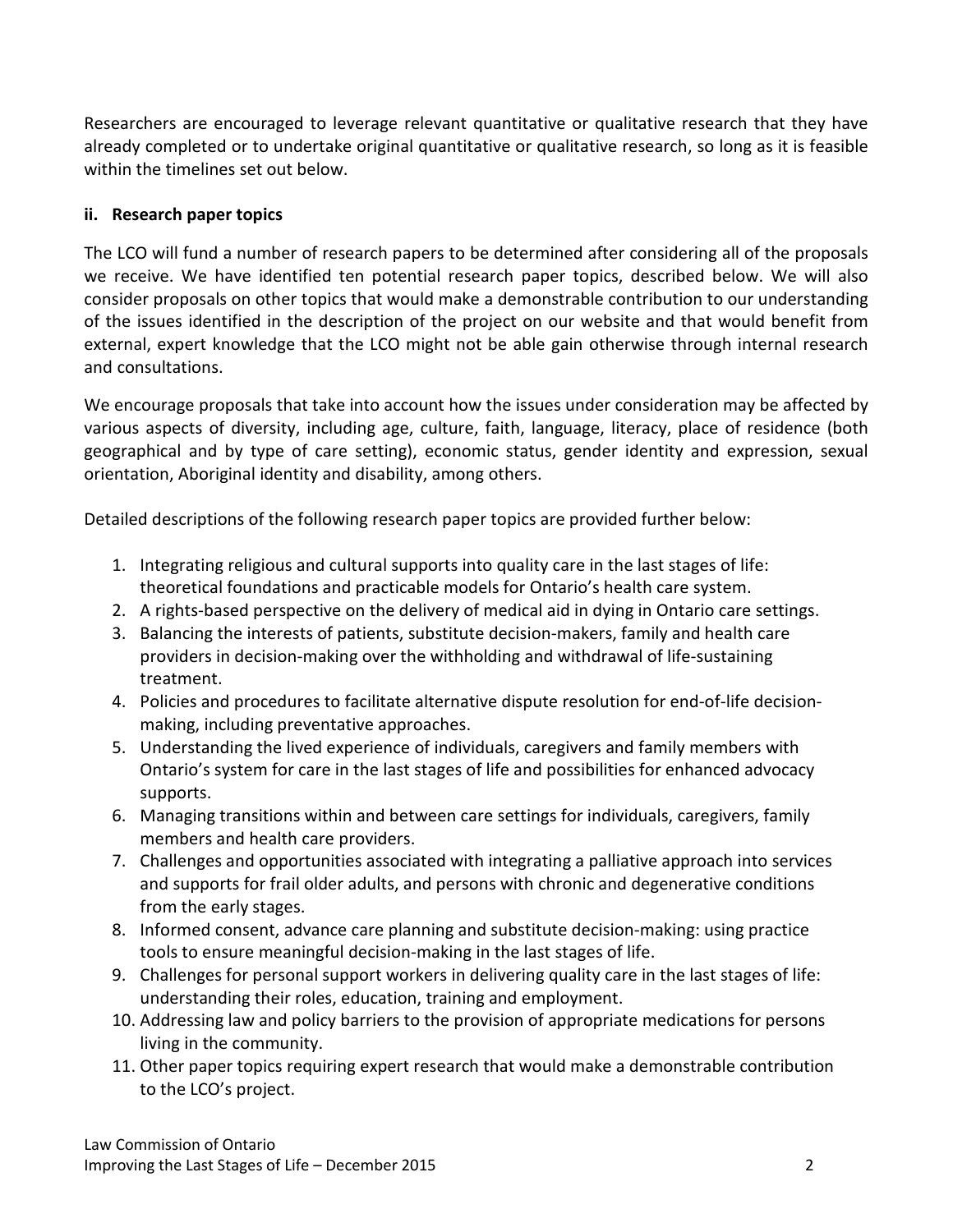*1. Integrating religious and cultural supports into quality care in the last stages of life: theoretical foundations and practicable models for Ontario's health care system*

Faith and cultural supports are an accepted element of care for persons who are approaching death, their family members and the broader communities to which they belong. Adherence to beliefs and practices may have strong importance at the end-of-life for a range of issues, including decision-making about personal care and life-sustaining treatments, feelings of comfort and overall well-being. However, the extent to which faith and cultural needs are met through accommodations or other supports and services varies. For instance, facility policies may limit the number of family and community members who can visit a patient at once and traditional practices, such as prayers in the final moments important in many religions, could be overlooked. Given the importance of faith and cultural supports in the last stages of life, the LCO wishes to understand existing needs, challenges and opportunities in this area to inform our consideration of improvements for quality care.

#### **The LCO seeks a research paper that will review and analyze**

- **examples of beliefs and practices from different faiths and cultures that are important during the dying process;**
- **the role of faith and cultural supports in providing quality care at the end-of-life and, especially, in preventing, mediating and diffusing conflicts about treatment decisions;**
- **common challenges with integrating faith and cultural supports into quality care;**
- **related accommodations for patients, substitute decision-makers, caregivers, family and community members under the** *Charter of Rights and Freedoms* **and provincial human rights legislation;**
- **policies to integrate proactive faith and cultural supports into quality care, for instance, educational training for health care providers, faith and cultural counselling and referrals to leaders in the community; and**
- **other issues considered to be of significant relevance to a full analysis of this topic.**

# *2. A rights-based perspective on the delivery of medical aid in dying in Ontario care settings*

Following the Supreme Court of Canada's decision in *Carter* v. *Canada* (which found *Criminal Code* provisions prohibiting physician-assisted death to be unconstitutional), two expert panels were convened by the federal government, on the one hand, and by the Ministers of Health and Attorneys General for eleven provinces and territories, on the other, in order to consider regulatory options for their jurisdictions.

The LCO is seeking further, detailed expert information on the rights implications of medical aid in dying for patients, caregivers, family members, health care providers and facilities in Ontario. Specifically, the LCO wishes to understand how various rights and principles that have been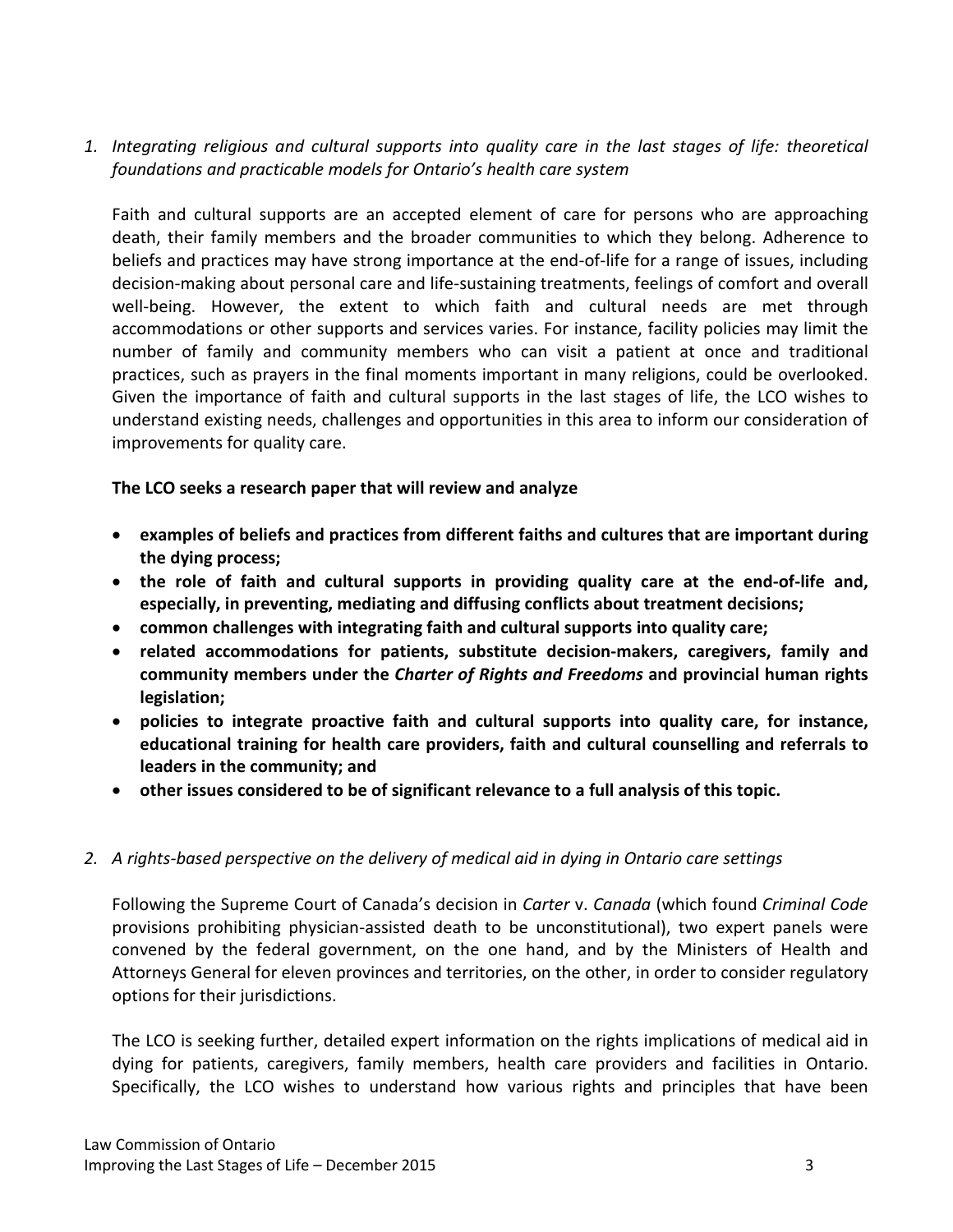developed in the context of other types of care, such as palliative care, could be translated into approaches to medical aid in dying. Examples include the provision of seamless, high quality care and support; equitable access for all Ontarians; and bereavement support for caregivers and family members. To the extent possible, research on this topic will maintain a practical focus on applied models for delivering services that builds on the expert panels' recommendations (once released), government-initiated developments, approaches in comparable jurisdictions and a solid appreciation of Ontario's institutional context.

# **The LCO seeks a research paper that will review and analyze**

- **rights and principles associated with other types of care, such as palliative care, that could be translated into a foundation for rights and principles associated with delivering medical aid in dying;**
- **challenges affecting vulnerable communities that may face difficulties accessing medical aid in dying based on factors such as place of residence;**
- **the respective roles of physicians, nurses, facilities, caregivers and others;**
- **issues relating to conscientious objection that are relevant (although this is not the primary focus of the research paper);**
- **frameworks in jurisdictions that provide valuable comparators to Ontario; and**
- **other issues considered to be of significant relevance to a full analysis of this topic.**
- *3. Balancing the interests of patients, substitute decision-makers, family and health care providers in decision-making over the withholding and withdrawal of life-sustaining treatment*

The *Health Care Consent Act, 1996* (HCCA) governs Ontario's regime for informed consent, capacity and substitute decision-making for treatment. In *Cuthbertson* v. *Rasouli*, the Supreme Court of Canada interpreted what the HCCA requires where there are conflicting arguments about who should have the ultimate say in whether to withdraw life-sustaining treatment. However, individuals and organizations within the legal and health care community have expressed that they face challenges applying *Rasouli* to end-of-life decisions about the withdrawal and withholding of treatment in factual circumstances that are not analogous. Furthermore, there are ongoing debates about whether substitute decision-makers or health care providers ought to decide the course of treatment for an incapable person when, in the health care provider's opinion, the treatment is of little or no "beneficial" value.

These debates raise very sensitive but important issues about quality of life, rights to autonomy in decision-making, resource allocation and the security of patients who cannot make end-of-life choices for themselves. A research paper that considers the full spectrum of legal, ethical and clinical aspects about competing interests would make a significant contribution to the LCO's project. The research paper on this topic will draw on the LCO's findings in our separate project on Legal Capacity, Decision-Making and Guardianship, in particular, the interim report to be released in January 2016. The LCO also particularly welcomes proposals on this topic that indicate the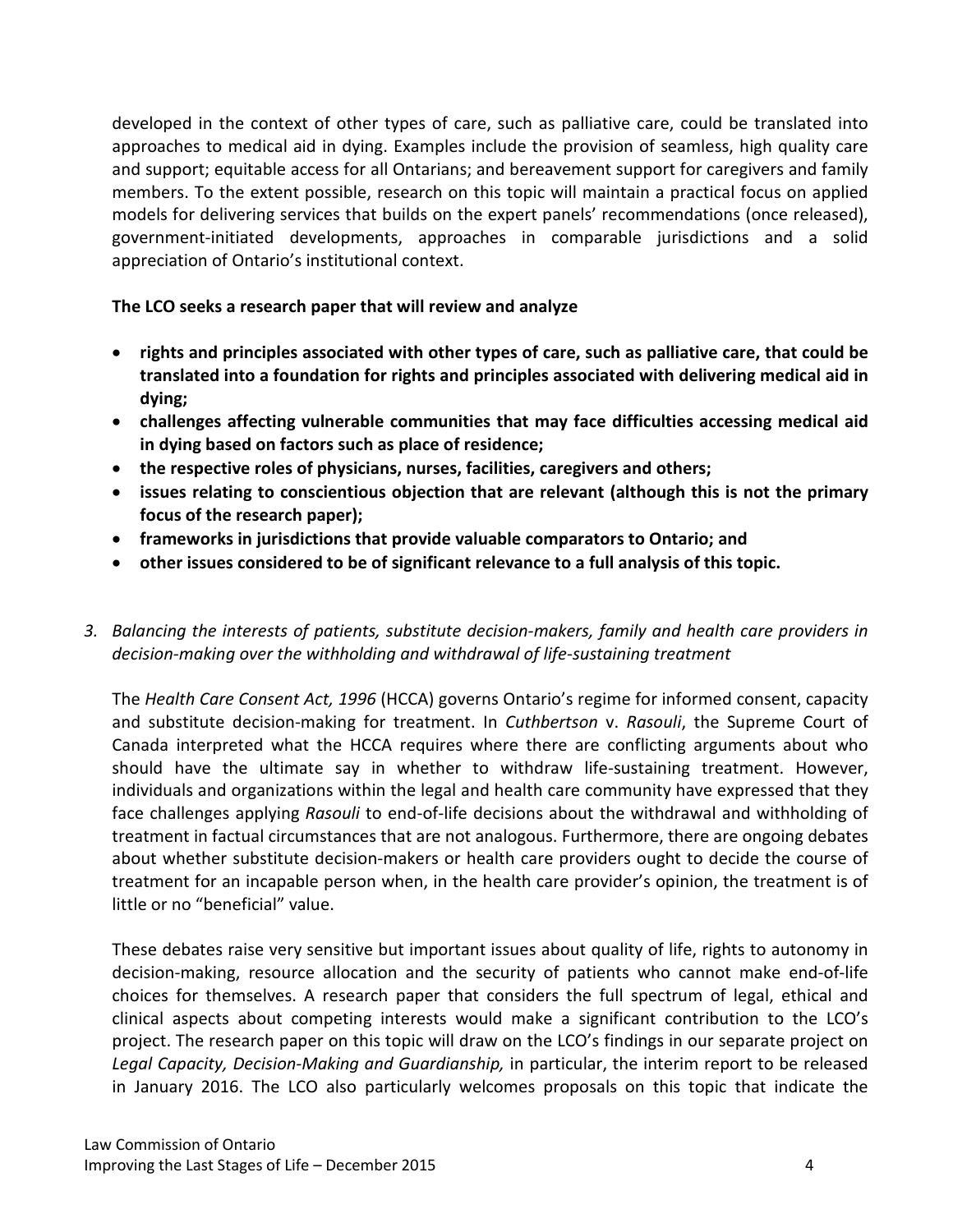applicants will rely on completed or new qualitative or quantitative research on affected stakeholders' perceptions.

### **The LCO seeks a research paper that will review and analyze**

- **existing jurisprudence, legislation and policies in Ontario relating to consent requirements for withholding and withdrawing life-sustaining treatment, including Do-Not-Resuscitate orders;**
- **definitions and the appropriateness of terminology commonly used in this area, such as "nonbeneficial treatment", "medical futility" and "medically inappropriate treatment";**
- **competing interests of patients, substitute decision-makers, family and health care providers;**
- **mechanisms to ensure that decisions are made in the patient's best interests;**
- **frameworks in jurisdictions that provide valuable comparators to Ontario, both contrasting and similar; and**
- **other issues considered to be of significant relevance to a full analysis of this topic.**
	- For more information on the LCO's project *Legal Capacity, Decision-Making and Guardianship*, please visit our website: [http://www.lco-cdo.org/en/capacity-guardianship.](http://www.lco-cdo.org/en/capacity-guardianship)
- *4. Policies and procedures to facilitate alternative dispute resolution for end-of-life decision-making, including preventative approaches*

Three administrative tribunals adjudicate disputes about care in the last stages of life in Ontario. The Consent and Capacity Board adjudicates disputes about legal capacity and decision-making, including issues surrounding the appropriateness of a substitute decision-maker's provision of consent for end-of-life treatments. The Health Professions Appeal and Review Board considers regulatory college determinations about matters of professional conduct. The Health Services Appeal and Review Board adjudicates complaints about eligibility for home and community services that have been dismissed in Community Care Access Centres review processes.

This research paper topic is intended to address alternative dispute resolution mechanisms that might be used to simplify and increase access to conflict management at an early stage, for instance through standardized procedures that could be integrated into health care facilities' policies. Our definition of alternative dispute resolution in this context is broad; it includes mechanisms that can be accessed once a conflict has occurred as well as measures that could be used to avert disputes, such as the provision of information, advocacy supports and informal counselling. The research paper on this topic should address the types of disputes that are known to have been adjudicated at the administrative tribunals mentioned above and any others that are relevant.

# **The LCO seeks a research paper that will review and analyze**

• **possible benefits of alternative dispute resolution for end-of-life decision-making in Ontario, including preventative measures;**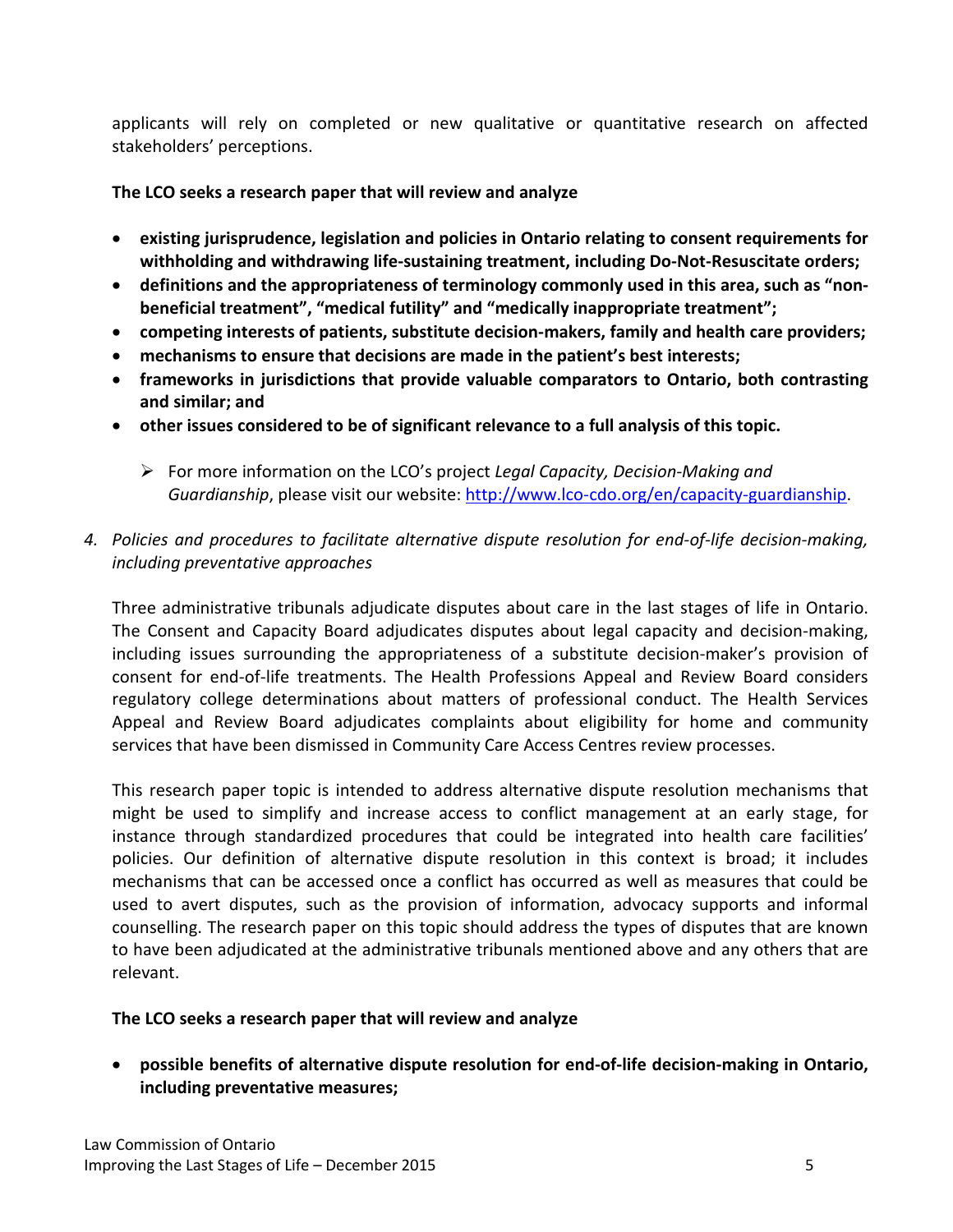- **existing policies and practices employed in relevant care settings, including challenges and opportunities;**
- **practicable models for alternative dispute resolution in relevant care settings; and**
- **other issues considered to be of significant relevance to a full analysis of this topic.**

*5. Understanding the lived experience of individuals, caregivers and family members with Ontario's system for care in the last stages of life and possibilities for enhanced advocacy supports*

Ontario's system for care in the last stages of life is complex. Individuals who are approaching death may find themselves with varying levels of services depending on factors including their geographical location, access to a family physician with knowledge about palliative care and admission to a hospital with a specialized consultation team. Navigating the system can be challenging for such individuals as well as for the caregivers and family members who assist them. They might not know who or what to ask about issues that affect them. Furthermore, everyday impediments such as restrictions on visiting hours and physical environments could frustrate other efforts to deliver quality medical services.

This research paper topic is intended to capture the perspectives of persons who directly interact with Ontario's system for care in the last stages of life as users, including the challenges they experience and possible solutions. As a result, successful applicants will be required to gather qualitative information that summarizes diverse stakeholder viewpoints, either from existing sources or through new research. The subject matter of this research paper differs from that described in topic #3, insofar as it concerns experiences navigating the health care system and advocacy supports, rather than decision-making laws about the withdrawal and withholding of treatment. However, one aspect of this research paper could also examine "transitions" as discussed in the research topic immediately below (topic #6).

**The LCO seeks a research paper that will review and analyze**

- **how individuals, caregivers and family members perceive Ontario's law and policies related to care in the last stages of life;**
- **existing barriers to and supports for navigating Ontario's system for care in the last stages of life, taking into account social determinants such as age, disability, lack of legal capacity and income, among others;**
- **a range of options for improving access to information, rights advice and system navigation; and**
- **other issues considered to be of significant relevance to a full analysis of this topic.**
- *6. Managing transitions within and between care settings for individuals, caregivers, family members and health care providers*

Care in the last stages of life is provided in a number of settings, which include hospital departments, residential hospices, long-term care homes, private homes and community centres.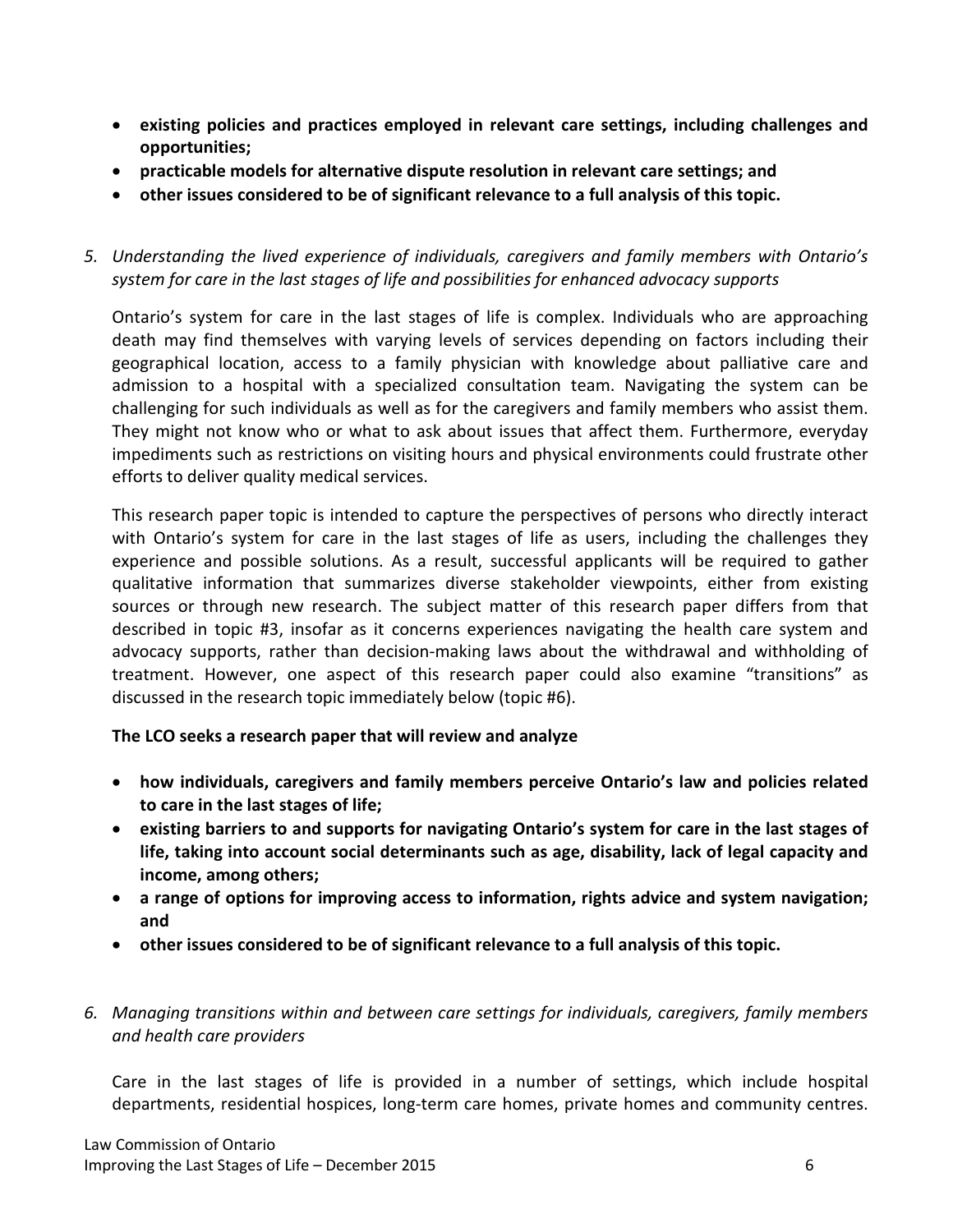Services in these different locations are funded and managed separately by the Ministry of Health and Long-Term Care, Local Health Integration Networks (LHINs) and other delegated organizations, and they may be regulated under different statutes. Moreover, services in the community tend to be arranged through separate services agencies that employ nurses, personal support workers and other health care providers who come and go. As a result, individuals, caregivers and family members may face difficulties understanding and proceeding through transitions from one setting to another. Aside from those who are directly affected, health care and service providers may have concerns about their own involvement in transitions in terms of education and training, and their respective obligations to assist. This research paper will consider potential solutions to ease transitions within and between care settings, taking into account Ontario's law and policy framework and possible developments in the institutional context in the near future.

#### **The LCO seeks a research paper that will review and analyze**

- **core transitions within and across care settings, including hospital (emergency departments, intensive care units, complex continuing care, palliative care units), home and community, long-term care and residential hospice;**
- **existing law and policy barriers to and supports for seamless transitions;**
- **the respective roles of health care and service providers in facilitating seamless transitions;**
- **a range of options for improving transitions, possibly including simplification of the law, policies or processes; clear assignment of responsibility to providers; provision of additional supports; barrier removal and other options; and**
- **other issues considered to be of significant relevance to a full analysis of this topic.**
- *7. Challenges and opportunities associated with integrating a palliative approach into services and supports for frail older adults, and persons with chronic and degenerative conditions from the early stages.*

Palliative care strives to help all individuals, families and caregivers address physical, psychological, social, spiritual and practical issues arising in the dying process through a range of supports and services. The delivery of palliative care is based on a philosophy of care, which is often referred to as a "palliative approach". It is not possible to deliver the same level and types of services and supports to all people who have life-limiting conditions because each individual has a different illness trajectory and unique needs. Moreover, care settings are equipped to provide relevant services and supports to varying extents.

This research paper topic considers how the palliative approach could be integrated into services and supports for persons whose illness trajectory may be less certain or last longer than those who might be eligible for specialized palliative care programs in Ontario. In particular, the LCO is interested in understanding how older adults with frailty might benefit from care as well as persons with chronic and degenerative conditions that are not in the advanced stages. How could these persons be identified effectively? What types of care could they benefit from? What language could be helpful to discuss their options?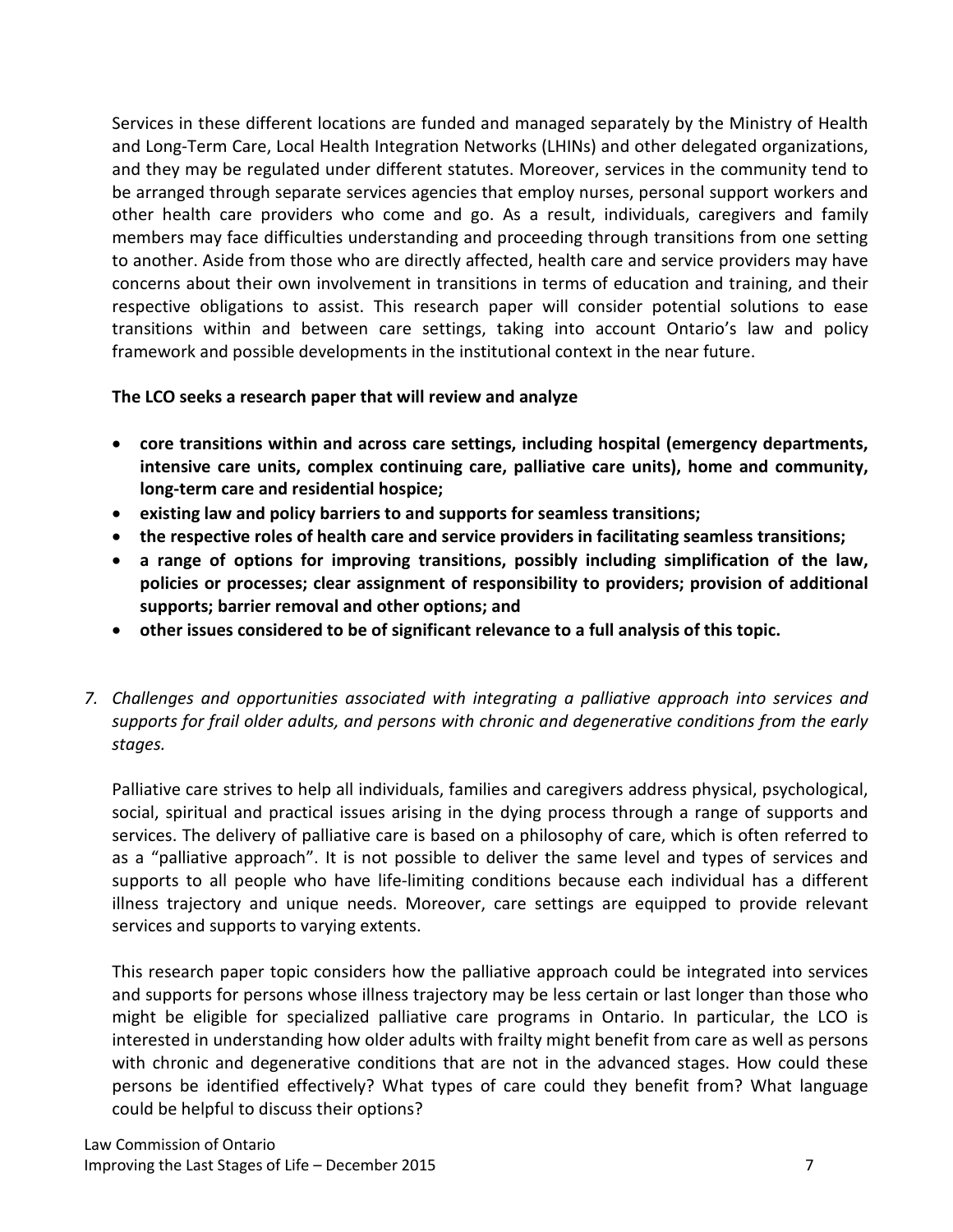**The LCO seeks a research paper that will review and analyze**

- **challenges with and opportunities for identifying persons who could benefit from a palliative approach, including frail older adults and persons with chronic and degenerative conditions that are not at an advanced stage;**
- **practicable law and policy options for delivering care to such persons in a range of settings, including long-term care homes and in the community;**
- **law and policy frameworks in jurisdictions that provide valuable comparators to Ontario; and**
- **other issues considered to be of significant relevance to a full analysis of this topic.**

# *8. Informed consent, advance care planning and substitute decision-making: using practice tools to ensure meaningful decision-making in the last stages of life*

Illness and medications can diminish the capacity to make decisions that affect a person's level of suffering, life-expectancy and overall well-being in the last stages of life. Near the end of life, especially, the legal framework for informed consent, advance care planning and substitute decision-making is a constant concern in the minds of all interested parties. The LCO's project on legal capacity and decision-making reviews the *Substitute Decisions Act, 1992* and *Health Care Consent Act, 1996*. Furthermore, the LCO commissioned a research paper in the context of that project that thoroughly reviewed health care consent and advance care planning in Ontario, including through a literature review and survey of institutional policies and practices.

This new project will build on our findings in the earlier one as well as the previously commissioned research paper. The objective of this research paper is to consider possible improvements to policies, toolkits and forms ("practice tools") that are used for decision-making in the last stages of life in order to ensure consistency with the legislative framework and meaningful decision-making. This research paper must not duplicate work that has already been completed in the LCO's other project. It should be narrowly focused on assessing whether the creation of standardized practice tools would or would not be beneficial in this context; which organizations would be responsible for any such practice tools, including government, regulatory colleges, Local Health Integration Networks and others; what any "family" or "package" of such practice tools would be comprised of and how they could be implemented in Ontario's diverse care settings. This research paper will also need to consider linkages between informed consent, advance care planning and substitute decision-making and "goals of care" plans as well as any ongoing initiatives in this area in Ontario.

# **The LCO seeks a research paper that will review and analyze**

- **challenges with existing practice tools being used in Ontario, beyond what is reported in the LCO's other project, if any;**
- **whether the creation of standardized policies, toolkits and forms for decision-making would or would not be beneficial to ensuring consistency with and the implementation of the**  *Substitute Decisions Act, 1992* **and** *Health Care Consent Act, 1996***;**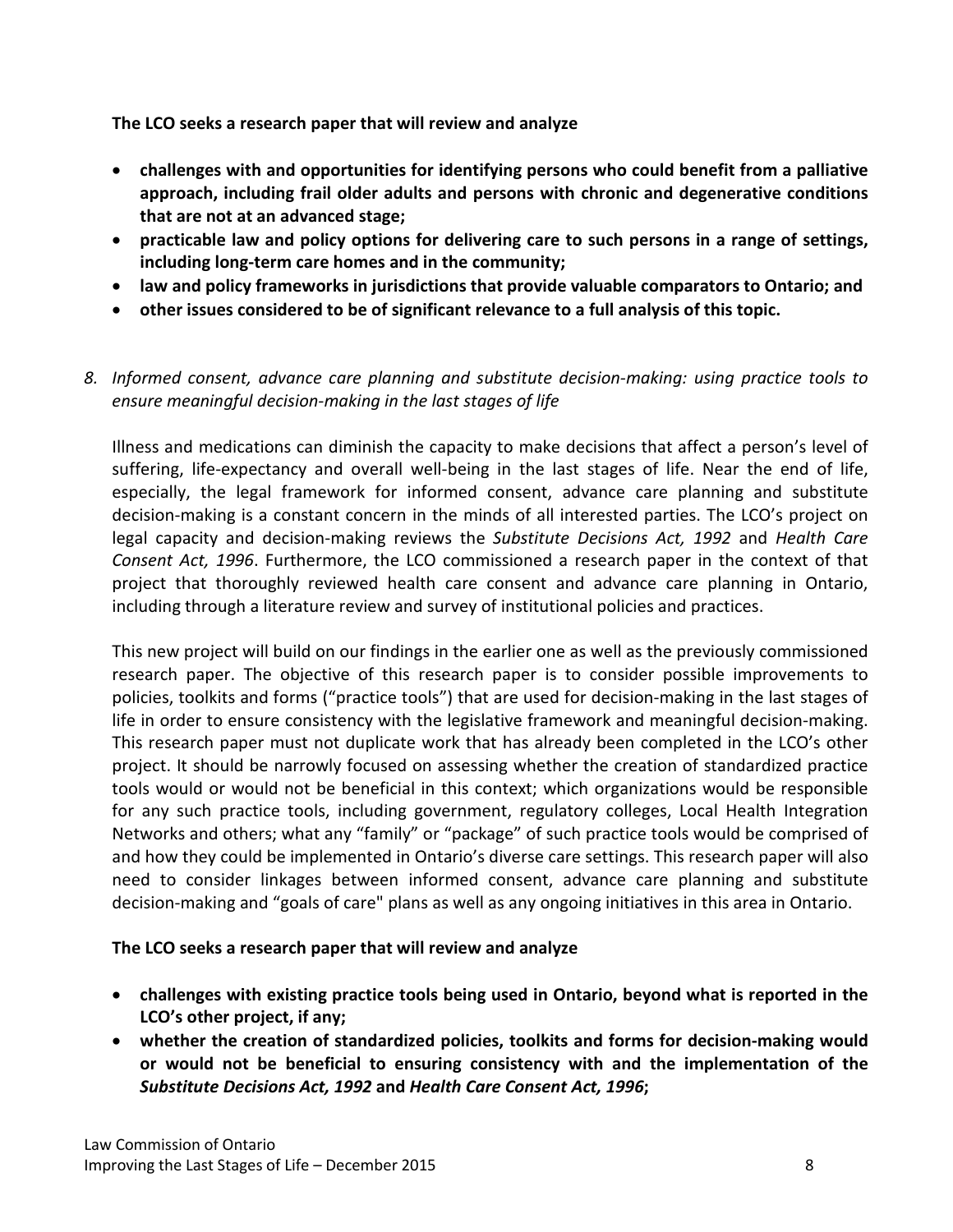- **what the contents of any possible family of practice tools could be with reference to both health care consent and advance care planning;**
- **which governmental or non-governmental organizations could be responsible for any practice tools and in what ways;**
- **how any practice tools could be implemented in care settings, including hospitals, home and community, residential hospice and long term-care homes;**
- **intersections with any possible practice tools and goals of care plans; and**
- **other issues considered to be of significant relevance to a full analysis of this topic.**
	- For more information on the LCO's project *Legal Capacity, Decision-Making and Guardianship*, including the commissioned paper referred to above, please visit our website: [http://www.lco-cdo.org/en/capacity-guardianship.](http://www.lco-cdo.org/en/capacity-guardianship)
- *9. Challenges for personal support workers in delivering quality care in the last stages of life: understanding their roles, education, training and employment*

Personal support workers (PSWs) provide essential assistance to persons residing in long-term care and at home. They support individuals with a range of daily living activities such as bathing, feeding and dressing, and they may provide respite for caregivers. In Ontario, PSWs are not regulated professionals. There are professional associations that disseminate best practices to PSWs, deliver training and maintain registries on a voluntary basis. However, the state of education, training, accountability and employment context of PSWs who engage in palliative and end-of-life care is unknown. Notwithstanding their important contributions, PSWs may face many challenges in the course of their work, such as coordinating with substitute decision-makers when a person is incapable, caring for persons who have advanced dementia and dealing with employment-related tensions that may arise with individuals, families and employers, among other issues. A review of the role of PSWs in this area, the challenges they face, current practices and options for reform would add considerable value to the LCO's project.

# **The LCO seeks a research paper that will review and analyze**

- **the role of PSWs in delivering care in the last stages of life in relevant care settings, including home and community, residential hospice and long term-care homes;**
- **current education and training for PSWs in palliative and end-of-life care, including issues surrounding decision-making, and frameworks to ensure competency standards;**
- **employment-related concerns that commonly arise in this context, including avenues of recourse for PSWs;**
- **challenges and opportunities for improved education, training, accountability and employment-related issues in this area; and**
- **other issues considered to be of significant relevance to a full analysis of this topic.**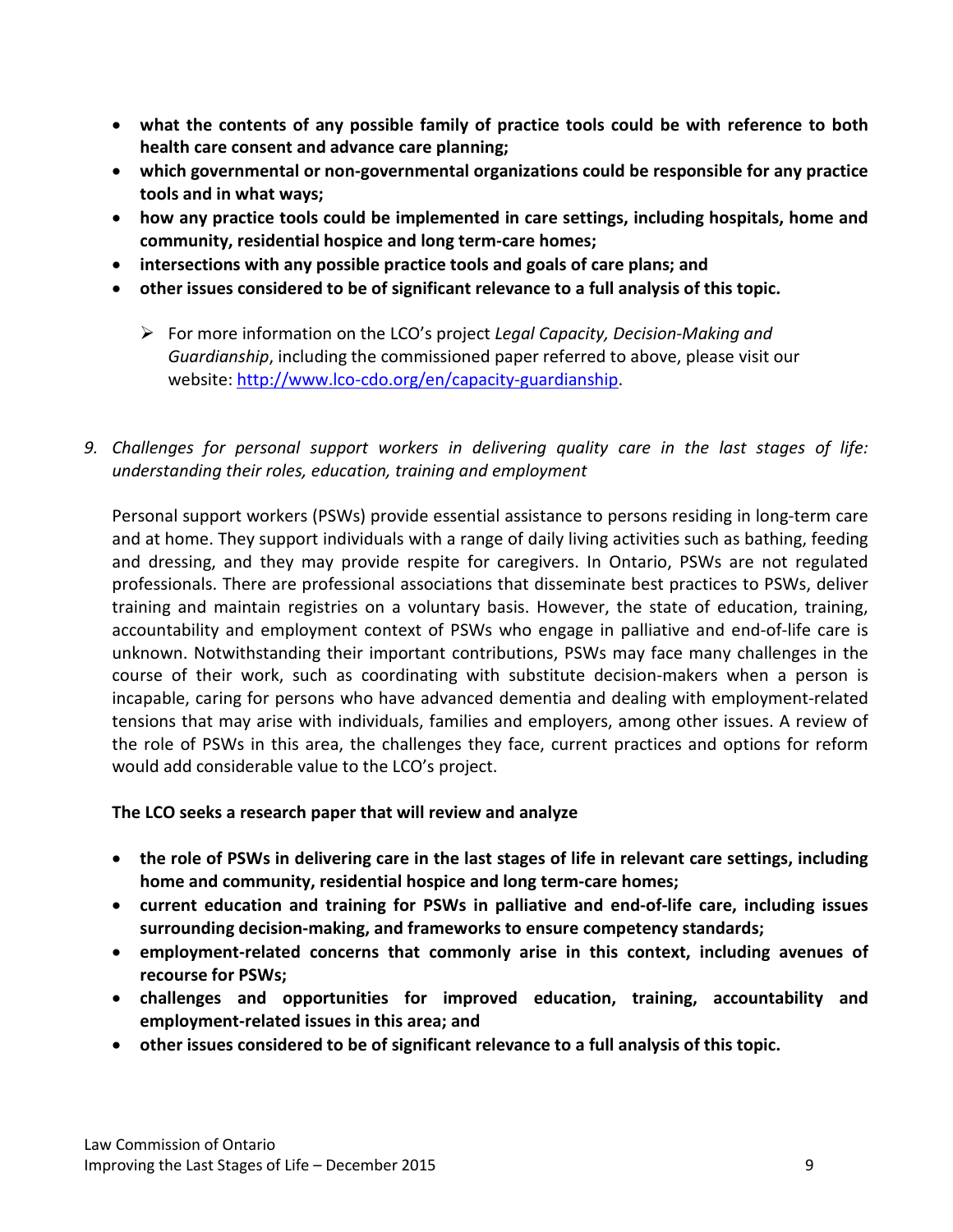*10. Addressing law and policy barriers to the provision of appropriate medications for persons living in the community*

Medications for pain and symptom management are covered under OHIP when patients are in hospital. Outside hospital, programs such as the Ontario Drug Benefit program cover designated medications. Palliative care medications are available to patients with terminal illness through special procedures for facilitated access. However, there may be barriers to receiving these medications due to the unavailability of physicians after hours, prohibitions against pain medications in care settings, such as group homes, and ineligibility for provincial health insurance, among other factors. This research paper topic is intended to consider barriers to prescribing, administering and insuring appropriate medications for persons living in the community. It should consider persons living in private homes as well as in long-term care, shelters, group homes, mental health facilities and on the streets.

#### **The LCO seeks a research paper that will review and analyze**

- **the regulation of physicians and nurses' prescribing and administering rights for palliative care medications in Ontario;**
- **barriers that individuals experience when seeking to access palliative care medications outside hospital, if any, such as policies in care settings, insurance coverage and application delays;**
- **practicable options to address barriers and improve access to palliative care medications; and**
- **other issues considered to be of significant relevance to a full analysis of this topic.**
- *11. Other paper topics requiring expert research that would make a demonstrable contribution to the LCO's project.*

The LCO will consider proposals on topics that have not been identified in this Call for Research Papers that would make a demonstrable contribution to our understanding of the issues identified in the description of the project on our website and that would benefit from external, expert knowledge that the LCO might not be able gain otherwise through internal research and consultations.

# **II. SUBMISSION PROCESS**

#### **i. Selection criteria**

Proposals will be evaluated on the degree to which they achieve the following:

- Further the objectives of this Call for Research Papers and of the project.
- Maintain coherence with the mission of the LCO.
- Demonstrate professional qualifications and expertise in the area to be studied.
- Demonstrate a sound analytical framework and research methodology.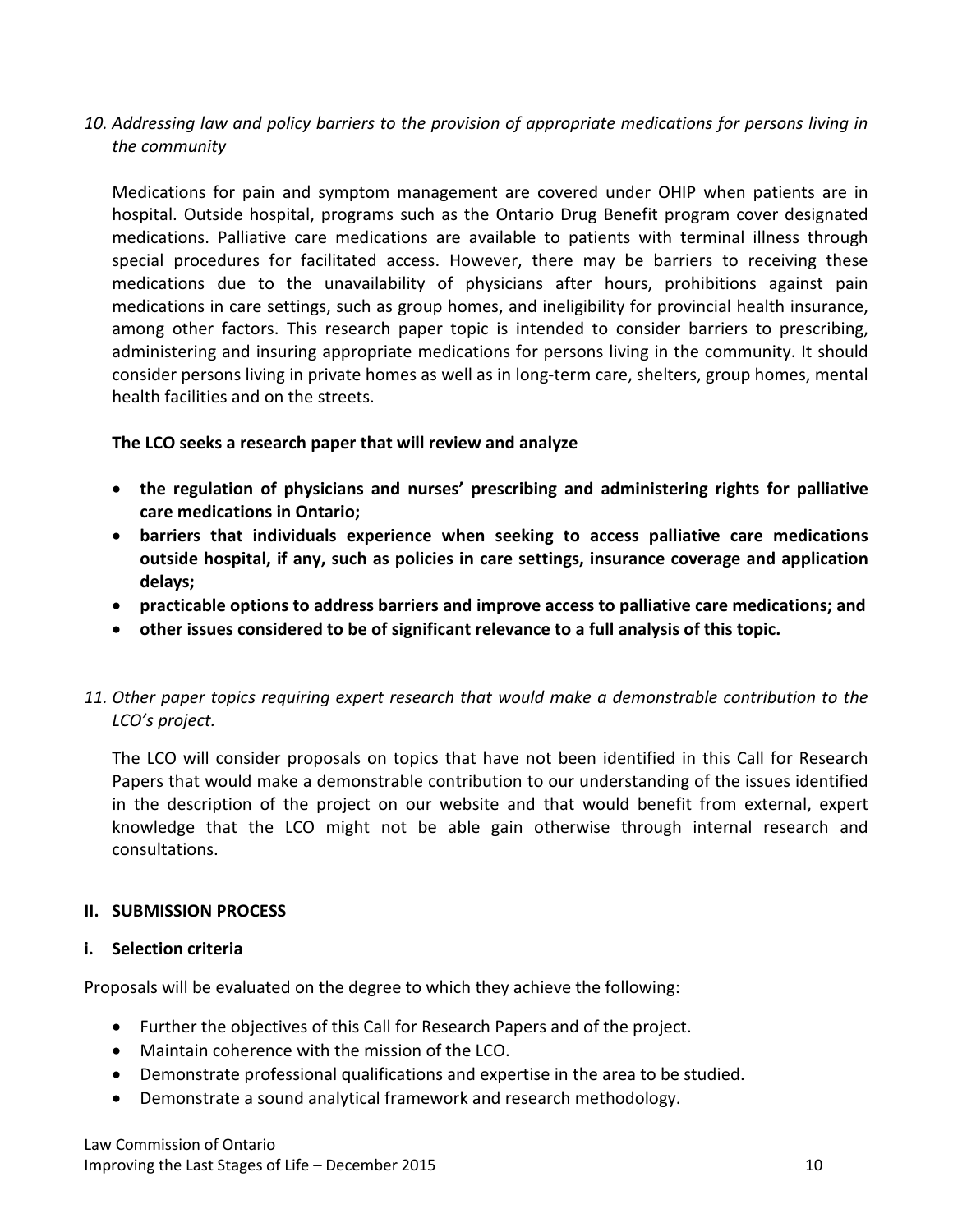#### **ii. Format of proposals**

Submitted research proposals must contain the following materials:

- 1. A statement outlining the proposed research, how the research would support the objectives of the project as outlined in this Call for Research Papers, and the scope and the type of work envisioned.
- 2. A work plan that outlines
	- the proposed research methodology, including any proposed original quantitative or qualitative research;
	- the use of any relevant quantitative or qualitative research already undertaken by the researcher;
	- the steps required to complete the assignment on the dates listed below; and
	- an estimate of the resources required to complete the assignment.
- 3. A cover letter detailing the applicants' qualifications, including their experience with past research on issues raised in the proposal or analogous issues, and the reasons why the applicants are interested in undertaking the research.
- 4. A Curriculum Vitae for each principal researcher.

#### PLEASE NOTE THAT INCOMPLETE PROPOSALS MAY NOT BE CONSIDERED.

#### **iii. Proposal deadlines**

Research proposals must be submitted by midnight on **January 22, 2016**. Proposals received after this date will not be considered. Authors of successful proposals will be notified by **February 5, 2016**.

#### **iv. Questions about proposals**

Questions about proposals should be submitted at the latest by **January 15, 2016**. The LCO will post responses to such questions on our website as quickly as possible. We will ensure that identifying information is kept confidential to protect the applicants' privacy. Questions must be directly addressed to the project head, Sarah Mason-Case, at smason-case@lco-cdo.org or (416) 650-8232.

#### **v. Contact Information**

Please forward your proposals to the attention of the project head, Sarah Mason-Case, through one of the means indicated below: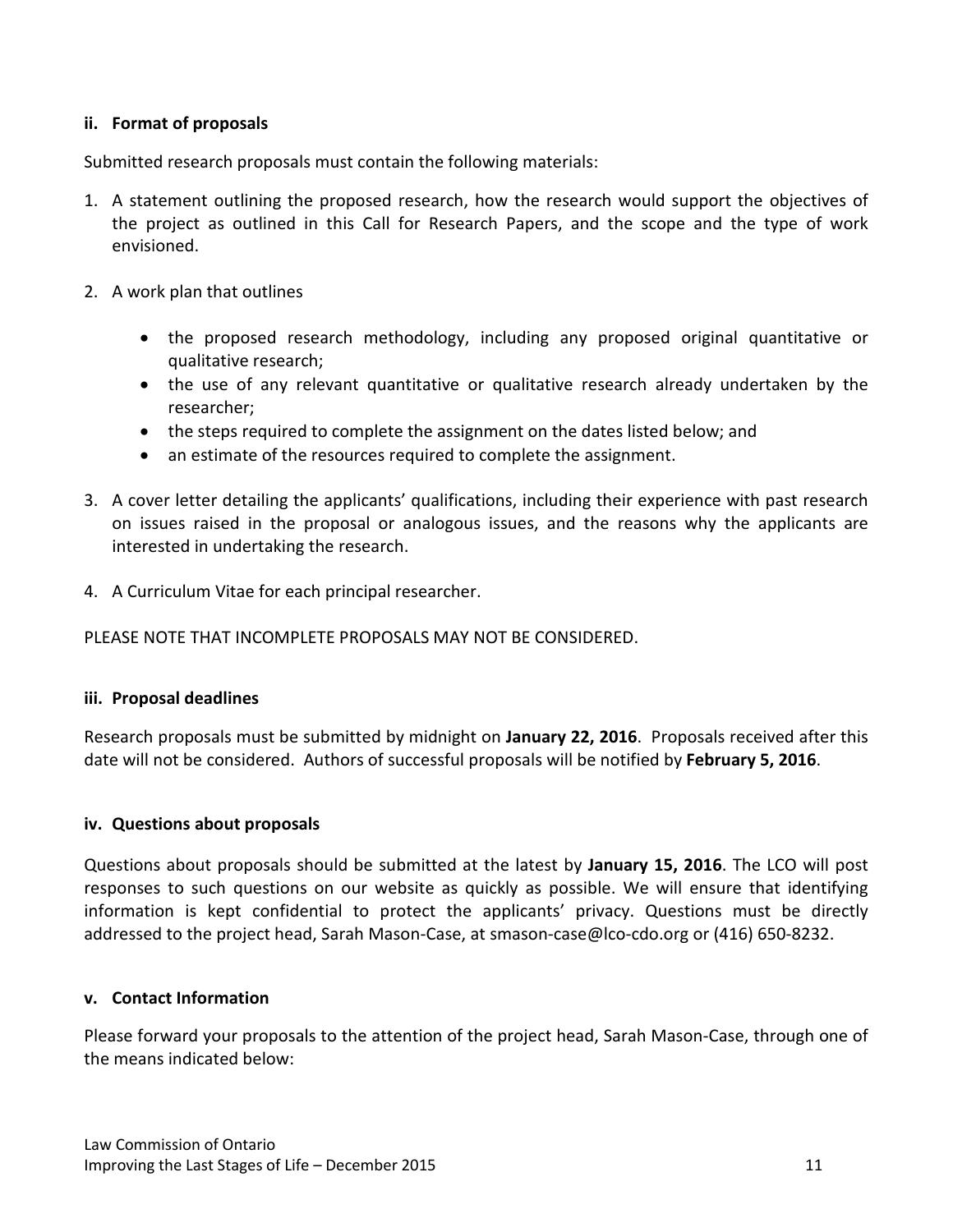Mail: Sarah Mason-Case Research Lawyer Law Commission of Ontario 2032 Ignat Kaneff Building Osgoode Hall Law School, York University 4700 Keele St., Toronto, ON M3J 1P3

Fax: (416) 650-8418

E-mail: LawCommission@lco-cdo.org

# **III. TERMS OF THE CALL FOR RESEARCH PAPERS**

The Terms of the Call for Research Papers are as follows:

#### **i. Budget guidelines**

The selected applicants will be paid a total of \$15,000 (including GST) for the paper, as allocated to each stage of the paper, when completed in accordance with the agreement as determined by the LCO.

### **ii. Timelines and deliverables**

Applicants who are successful in contracting to provide a research paper will be required to complete (a) a detailed outline, (b) an interim research paper and (c) a final research paper (the "Deliverables"). The interim research paper must be a substantially complete version of the final research paper and subject only to slight revisions. The interim research paper must be formatted and include citations in accordance with the LCO's formatting policy. The interim research paper and the final research paper must assess and analyze all of the issues described under the appropriate paper topic in section I above, "Research to be Funded". The LCO reserves the right to determine whether the paper has met the requirements at each stage as explained above and is not obligated to provide payment if those requirements are not met and to terminate the agreement. The LCO will not take this step until after a discussion with the researcher.

Selected applicants must provide the LCO with the Deliverables in accordance with the agreement by these dates:

| <b>DEADLINE</b> | <b>DELIVERABLES</b>    | <b>PAYMENT</b> |
|-----------------|------------------------|----------------|
| March 15, 2016  | Detailed outline       | \$2,500        |
| May 15, 2016    | Interim research paper | \$5,000        |
| June 15, 2016   | Final paper            | \$7,500        |